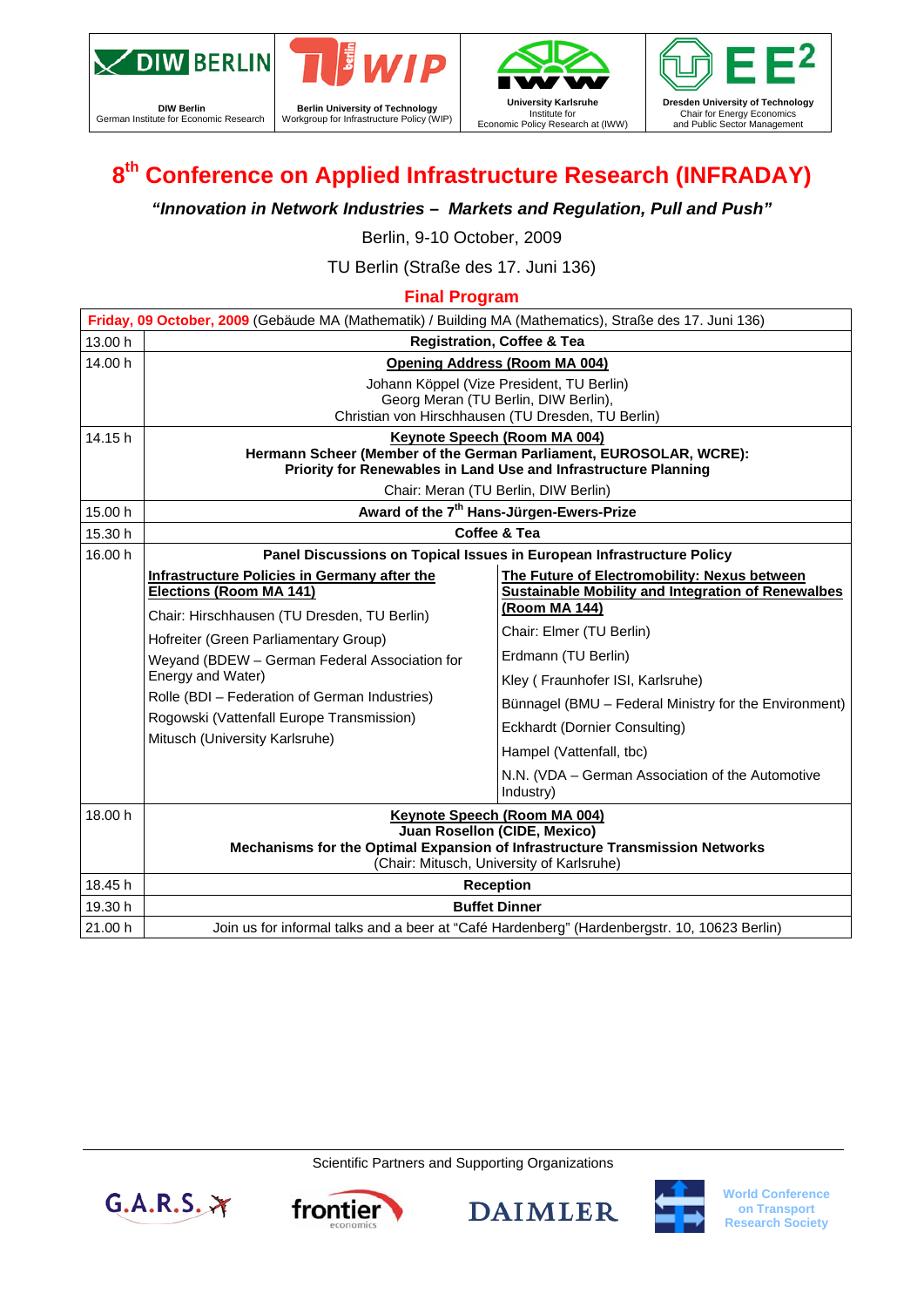

**DIW Berlin**  German Institute for Economic Research





Economic Policy Research at (IWW)



## **8th Conference on Applied Infrastructure Research (INFRADAY)**

#### **Final Program**

|                    | Saturday, 10 October, 2009 (Gebäude MA (Mathematik) / Building MA (Mathematics), Straße des 17. Juni 136)                                                                                                                                                                                                                                                                                                                                                                                                                                                                                                                                                                             |                                                                                                                                                                                                                                                                                                                                                                                                                                                                                                                                                                                                       |                   |                                                                                                                                                                                                                                                                                                                                                                                                                                                                                                                                                                                                                                                                                                                                                                                        |             |                                                                                                                                                                                                                                                                                                                                                                                                                                                                                                                                                                                                                                                                              |                                                                                                                                                                                                                                                                                                                                                                                                                                                                                                                                                                                                                                                                    |          |                                                                                                                                                                                                                                                                                                                                                                                                                                                                                                                                                                                 |
|--------------------|---------------------------------------------------------------------------------------------------------------------------------------------------------------------------------------------------------------------------------------------------------------------------------------------------------------------------------------------------------------------------------------------------------------------------------------------------------------------------------------------------------------------------------------------------------------------------------------------------------------------------------------------------------------------------------------|-------------------------------------------------------------------------------------------------------------------------------------------------------------------------------------------------------------------------------------------------------------------------------------------------------------------------------------------------------------------------------------------------------------------------------------------------------------------------------------------------------------------------------------------------------------------------------------------------------|-------------------|----------------------------------------------------------------------------------------------------------------------------------------------------------------------------------------------------------------------------------------------------------------------------------------------------------------------------------------------------------------------------------------------------------------------------------------------------------------------------------------------------------------------------------------------------------------------------------------------------------------------------------------------------------------------------------------------------------------------------------------------------------------------------------------|-------------|------------------------------------------------------------------------------------------------------------------------------------------------------------------------------------------------------------------------------------------------------------------------------------------------------------------------------------------------------------------------------------------------------------------------------------------------------------------------------------------------------------------------------------------------------------------------------------------------------------------------------------------------------------------------------|--------------------------------------------------------------------------------------------------------------------------------------------------------------------------------------------------------------------------------------------------------------------------------------------------------------------------------------------------------------------------------------------------------------------------------------------------------------------------------------------------------------------------------------------------------------------------------------------------------------------------------------------------------------------|----------|---------------------------------------------------------------------------------------------------------------------------------------------------------------------------------------------------------------------------------------------------------------------------------------------------------------------------------------------------------------------------------------------------------------------------------------------------------------------------------------------------------------------------------------------------------------------------------|
| 8.00 h             |                                                                                                                                                                                                                                                                                                                                                                                                                                                                                                                                                                                                                                                                                       |                                                                                                                                                                                                                                                                                                                                                                                                                                                                                                                                                                                                       |                   | <b>Registration, Coffee &amp; Tea</b>                                                                                                                                                                                                                                                                                                                                                                                                                                                                                                                                                                                                                                                                                                                                                  |             |                                                                                                                                                                                                                                                                                                                                                                                                                                                                                                                                                                                                                                                                              |                                                                                                                                                                                                                                                                                                                                                                                                                                                                                                                                                                                                                                                                    |          |                                                                                                                                                                                                                                                                                                                                                                                                                                                                                                                                                                                 |
| 9.00h              | Keynote Speech (Room MA 004)<br>Karsten Neuhoff (DIW Berlin):<br>Facilitating a Shift to Low-Carbon Investment - Structuring Public Support to Address Private Sector Needs<br>(Chair: Beckers, TU Berlin)                                                                                                                                                                                                                                                                                                                                                                                                                                                                            |                                                                                                                                                                                                                                                                                                                                                                                                                                                                                                                                                                                                       |                   |                                                                                                                                                                                                                                                                                                                                                                                                                                                                                                                                                                                                                                                                                                                                                                                        |             |                                                                                                                                                                                                                                                                                                                                                                                                                                                                                                                                                                                                                                                                              |                                                                                                                                                                                                                                                                                                                                                                                                                                                                                                                                                                                                                                                                    |          |                                                                                                                                                                                                                                                                                                                                                                                                                                                                                                                                                                                 |
| 9.45 h             | <b>Regulation I</b><br>(Room MA 041)<br>Chair: Heimeshoff<br>Dijk / Petropoulos / Willems<br>(CentER & TILEC, Tilburg<br>University): Generation<br><b>Investment and Access</b><br>Regulation in the Electricity<br>Market: a Real Option<br>Approach<br>Knaus (E-Control; University<br>of Vienna): Reforming<br>Utilities: The Empirics of<br>Performance, Ownership and<br>Liberalisation<br>Nikogosian / Veith (ZEW):<br>Strategic Pricing and<br><b>Competition in Retail</b><br><b>Electricity Markets</b><br>Heimeshoff / Haucap /<br>Jovanovic (University<br>Erlangen-Nuremberg):<br>Competition in Germany's<br>Minute Reserve Power<br>Market: An Econometric<br>Analysis | <b>Innovation: Carbon</b><br><b>Capture and Storage</b><br>(Room MA 042)<br>Chair: Herold<br>Mann / Perner / Riechmann<br>(Frontier Economics): Carbon<br>Capture & Storage -<br>Supporting by Sticks or<br>Carrots?<br>Herold / Abrell / Leuthold (TU<br>Dresden): Modeling the<br>Diffusion of Carbon Capture<br>and Storage und Emission<br><b>Control and Learning Effects</b><br>Roehrl / Toth (IAEA): A<br>Critical Comparison of<br>Geological Storage of Carbon<br>Dioxide and Nuclear Waste in<br>Germany: Status, Issues, and<br><b>Policy Implications</b>                                 |                   | Productivity<br>(Room MA 043)<br>Chair: Burger<br>Bjørndal / Bjørndal (NHH) /<br>Camanho / Miguéis<br>(University Porto): Weight<br>Restricitions in the DEA<br><b>Benchmarking Model for</b><br>Norwegian Electricity<br><b>Distribution Companies</b><br>Burger (Frontier Economics):<br>Can We Measure Welfare?<br>Thakur (MANIT-Bhopal,<br>India): Productivity and<br><b>Efficiency Analysis of the</b><br><b>Indian State Electricity</b><br><b>Boards</b><br>Welde (Norwegian Public<br>Roads Administration) /<br>Odeck (Norwegian University<br>of Science and Technology):<br>The Efficiency of Norwegian<br>Road Toll Companies<br>Nieswand / Cullmann /<br>Neumann (DIW Berlin): PCA-<br>DEA, A Productivity Analysis<br>of North American Natural<br><b>Gas Pipelines</b> |             | (Room MA 141)<br>Chair: Traber<br>Germany<br><b>EMELIE</b><br>Germany                                                                                                                                                                                                                                                                                                                                                                                                                                                                                                                                                                                                        | Renewables I: Generation<br>Wand (TU Dresden): Feed-in<br>Tariffs for Photovotaics:<br>Learning by Doing in<br>Wittlich / Pethig (University<br>Siegen): Interaction of carbon<br>reduction and green energy<br>promotion in a small fossil-<br>fuel importing economy<br>Traber (DIW Berlin):<br>Refunding ETS Proceeds to<br>Spur the Diffusion of<br>Renewable Energies? An<br>Analysis Based on the<br>Dynamic Oligopolistic<br><b>Electricity Market Model</b><br>Holtermann (ESMT) /<br>Weinmann (Berlin School of<br>Economics and Law):<br>Innovation in Liberalized<br>Electricity Markets: A<br>Comparison of Regulatory<br>Incentives in California and |          | <b>Organizational Models</b><br>(Room MA 144)<br>Chair: Rammerstorfer<br>Staropoli / Yvrande-Billon<br>(University Paris I) / Chong<br>(University Paris XI): Auction<br>versus Negotiation in Public<br>Procurement: Looking<br><b>Forward New Empirical</b><br>Evidence<br>Walter / Augustin (TU<br>Dresden): Success<br><b>Conditions in Competitive</b><br><b>Tendering: First Empirical</b><br>Evidence from Germany's<br>Local Bus Transport<br>Rammerstorfer (Vienna<br>University of Economics and<br>Business): Constrained<br>Divestiture and Ownership<br>Unbundling |
| 11.30 h            |                                                                                                                                                                                                                                                                                                                                                                                                                                                                                                                                                                                                                                                                                       |                                                                                                                                                                                                                                                                                                                                                                                                                                                                                                                                                                                                       |                   | Coffee & Tea, Refreshments, Snacks                                                                                                                                                                                                                                                                                                                                                                                                                                                                                                                                                                                                                                                                                                                                                     |             |                                                                                                                                                                                                                                                                                                                                                                                                                                                                                                                                                                                                                                                                              |                                                                                                                                                                                                                                                                                                                                                                                                                                                                                                                                                                                                                                                                    |          |                                                                                                                                                                                                                                                                                                                                                                                                                                                                                                                                                                                 |
| 11.45 h            | <b>Regulation II</b><br>(Room MA 041)<br>Chair: Tanner<br>Anaya (University of<br>Cambridge): The<br>Restructuring and<br>Privatisation of the Peruvian<br><b>Electricity Distribution</b><br>Companies: A Social Cost-<br><b>Benefit Analysis</b><br>Abrate (University of<br>Piemonte Orientale) /<br>Benintendi (FEEM):<br><b>Measuring the Potential</b><br>Value of Demand Response<br>Using Historical Market Data<br>Tanner (TU Berlin):<br><b>Experimental Results from</b><br><b>Slot Autcioning</b>                                                                                                                                                                         | Innovation and<br><b>Standardization</b><br>(Room MA 042)<br>Chair: Weinmann<br>Clougherty (WZB-Berlin) /<br>Grajek (European School of<br>Management and<br>Technology): International<br>Standards and International<br><b>Trade: Empirical Evidence</b><br>from ISO 9000 Diffusion<br>Weinmann (Berlin School of<br>Economics and Law) / Burger<br>(ESMT): Data Envelopment<br>Analysis of Innovation among<br><b>European Electricity</b><br>Incumbents<br>Hooper (University of East<br>Anglia): Inter and Intra Firm<br><b>Diffusion of Process</b><br>Technologies: Wind Turbine<br>Generators |                   | Investment<br>(Room MA 043)<br>Chair: Leuthold<br>Czerny / Hoeffler (WHU) /<br>Mun (Kyoto University): Port<br><b>Competition and Hinterland</b><br>Capacity Investments<br>Bitsch / Kaserer / Kasper (TU<br>Munich): Listed infrastructure<br>funds - an empirical review in<br>the light of the financial crisis<br>2007-2008<br>Buehler (University of St.<br>Gallen) / Wey (University of<br>Zurich): Public and Private<br>Infrastructure Investment in<br>Mixed Duopoly<br>Leuthold / Auerswald (TU<br>Dresden): A Real Options<br>Approach to Electricities<br><b>Investment in Germany</b>                                                                                                                                                                                     |             | Renewables II:<br><b>Integration &amp; Innovation</b><br>(Room MA 141)<br>Chair: Ropenus<br>Egerer / Bückers / Leuthold /<br>von Hirschhausen (TU<br>Dresden): The Engineering-<br>Economics of DESERTEC -<br><b>European Electricity</b><br>Transmission in 2050<br>Ropenus / Schröder /<br>Jacobsen (Technical<br>University of Denmark):<br>Network Regulation and<br><b>Support Schemes - How</b><br>Policy Interactions Affect the<br>Integration of Distributed<br>Generation<br>Braun / Schmidt-Ehmcke /<br>Zloczysti (DIW Berlin):<br>Innovative Activity in<br>Renewable Energy<br>Technologies: Empirical<br>Evidence on Knowledge<br>Spillovers Using Patent Data |                                                                                                                                                                                                                                                                                                                                                                                                                                                                                                                                                                                                                                                                    | Matter   | <b>Airports</b><br>(Room MA 144)<br>Chair: Zhang<br>Bilotkach / Pai (University of<br>California, Irvine): Hubs<br>versus Airport Dominance<br>Matsumoto (Kobe University)<br>/ de Wit (University of<br>Amsterdam) / Veldhuis /<br>Lieshout (SEO Economic<br>Research): Measuring<br><b>Transfer Passenger Shares</b><br>at Hub Airports: An<br>Application to Passengers<br>Departing from Japan<br>Zhang (Univ. of British<br>Columbia) / Basso (Univ. de<br>Chile): Pricing vs. Slot<br><b>Policies When Airport Profits</b>                                                |
| 13.15h             | Lunch ("Reception Hall")                                                                                                                                                                                                                                                                                                                                                                                                                                                                                                                                                                                                                                                              |                                                                                                                                                                                                                                                                                                                                                                                                                                                                                                                                                                                                       |                   |                                                                                                                                                                                                                                                                                                                                                                                                                                                                                                                                                                                                                                                                                                                                                                                        |             |                                                                                                                                                                                                                                                                                                                                                                                                                                                                                                                                                                                                                                                                              |                                                                                                                                                                                                                                                                                                                                                                                                                                                                                                                                                                                                                                                                    |          |                                                                                                                                                                                                                                                                                                                                                                                                                                                                                                                                                                                 |
| 14.15h             | Keynote Speech: Anming Zhang (University of British Columbia, Vancouver, Canada)                                                                                                                                                                                                                                                                                                                                                                                                                                                                                                                                                                                                      |                                                                                                                                                                                                                                                                                                                                                                                                                                                                                                                                                                                                       |                   |                                                                                                                                                                                                                                                                                                                                                                                                                                                                                                                                                                                                                                                                                                                                                                                        |             |                                                                                                                                                                                                                                                                                                                                                                                                                                                                                                                                                                                                                                                                              |                                                                                                                                                                                                                                                                                                                                                                                                                                                                                                                                                                                                                                                                    |          |                                                                                                                                                                                                                                                                                                                                                                                                                                                                                                                                                                                 |
| 15.00 h            | <b>Electricity I</b>                                                                                                                                                                                                                                                                                                                                                                                                                                                                                                                                                                                                                                                                  | Internet &<br><b>Telecommunication I</b>                                                                                                                                                                                                                                                                                                                                                                                                                                                                                                                                                              | <b>GARS Air I</b> |                                                                                                                                                                                                                                                                                                                                                                                                                                                                                                                                                                                                                                                                                                                                                                                        | Transport I | Gas<br>Water I                                                                                                                                                                                                                                                                                                                                                                                                                                                                                                                                                                                                                                                               |                                                                                                                                                                                                                                                                                                                                                                                                                                                                                                                                                                                                                                                                    |          |                                                                                                                                                                                                                                                                                                                                                                                                                                                                                                                                                                                 |
| 16.45 h<br>17.00 h | <b>Electricity II</b><br>Internet &<br><b>GARS Air II</b><br>Telecommunication<br>$\mathbf{I}$                                                                                                                                                                                                                                                                                                                                                                                                                                                                                                                                                                                        |                                                                                                                                                                                                                                                                                                                                                                                                                                                                                                                                                                                                       |                   | Coffee & Tea, Refreshments, Snacks<br><b>Transport II</b>                                                                                                                                                                                                                                                                                                                                                                                                                                                                                                                                                                                                                                                                                                                              |             | Hydropower                                                                                                                                                                                                                                                                                                                                                                                                                                                                                                                                                                                                                                                                   |                                                                                                                                                                                                                                                                                                                                                                                                                                                                                                                                                                                                                                                                    | Water II |                                                                                                                                                                                                                                                                                                                                                                                                                                                                                                                                                                                 |

Scientific Partners and Supporting Organizations





**DAIMLER** 



**World Conference on Transport Research Society**